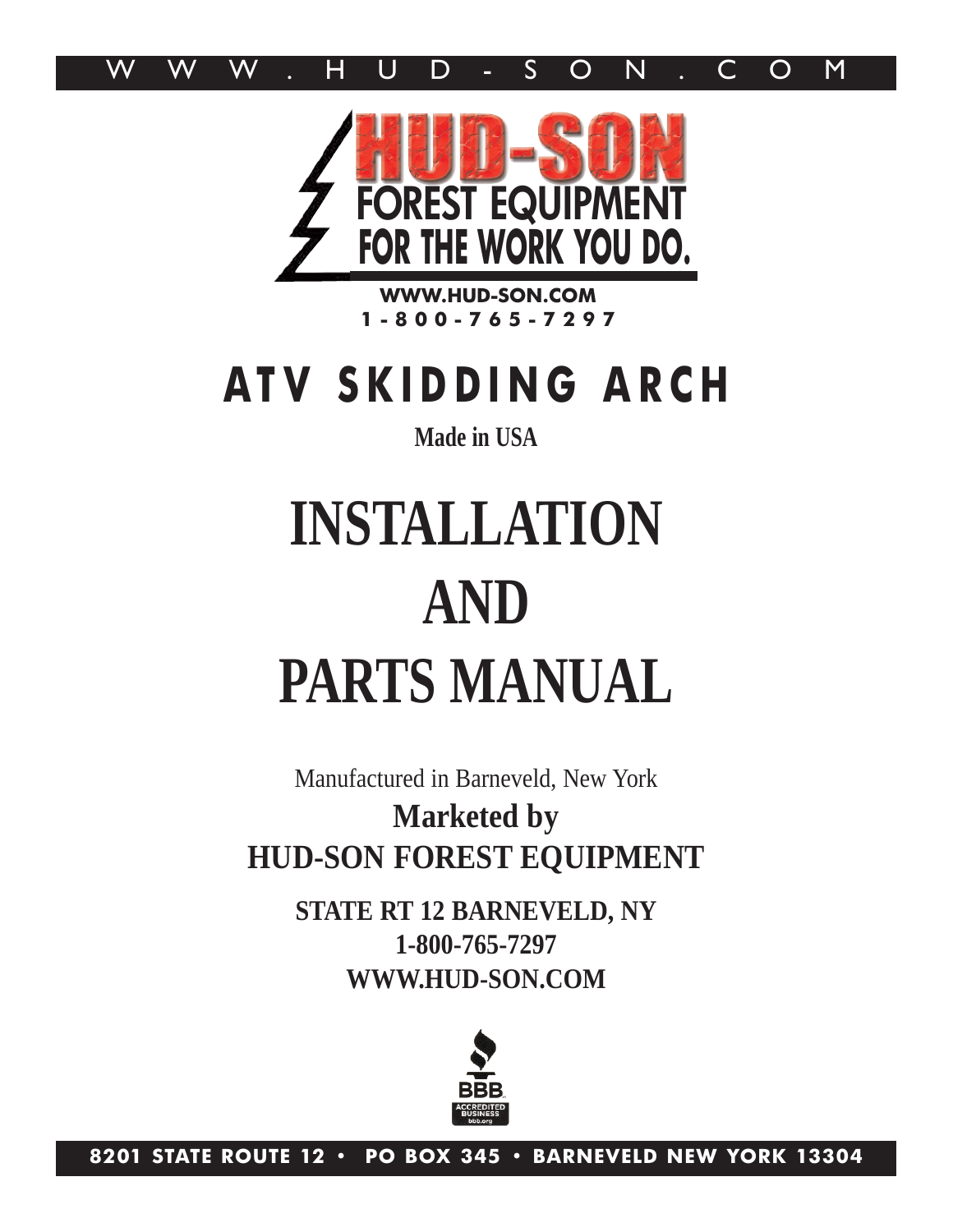| <b>ITEM#</b>     | <b>PART</b> $#$ | <b>DESCRIPTION</b>           | WITH WOOD/QTY.          |
|------------------|-----------------|------------------------------|-------------------------|
| 1                | 30020           | <b>TIRE AND HUB ASSEMBLY</b> | $\mathbf{2}$            |
| $\overline{2}$   | 0091060         | <b>COUPLER</b>               | 1                       |
| 3                | 17113           | 3/8" X2.5" BOLT              | 16                      |
| 4                | 1137124         | 3/8" NYLOCK                  | 16                      |
| 5                | 1133082         | <b>3/8" FLAT WASHER</b>      | 16                      |
| 6                | 36310           | $1/2$ " NUT                  | $\overline{\mathbf{4}}$ |
| 7                | JDHNY-2         | $5/16$ " X 48" CHAIN         | 1                       |
| 8                | 13216           | $1/2$ " X 3.25" BOLT         | $\overline{c}$          |
| $\boldsymbol{9}$ | 976-004         | <b>CABLE PULLEY</b>          | 1                       |
| 10               | 11330012        | 1/2" FLAT WASHER             | 3                       |
| 11               | 11330086        | 1/2" FLAT WASHER             | 3                       |
| 12               | 30905           | <b>WINCH ASSEMBLY</b>        | 1                       |
| 13               | 110120384       | $1/2$ X $2.5$ " BOLT         | 1                       |
| 14               | 110120388       | $1/2$ X 3.5" BOLT            |                         |





**ATV-AS-001-00-2 QTY: 1**

**ATV-AS-001-00-3 QTY: 2**

**ATV-AS-001-00-1 QTY: 2**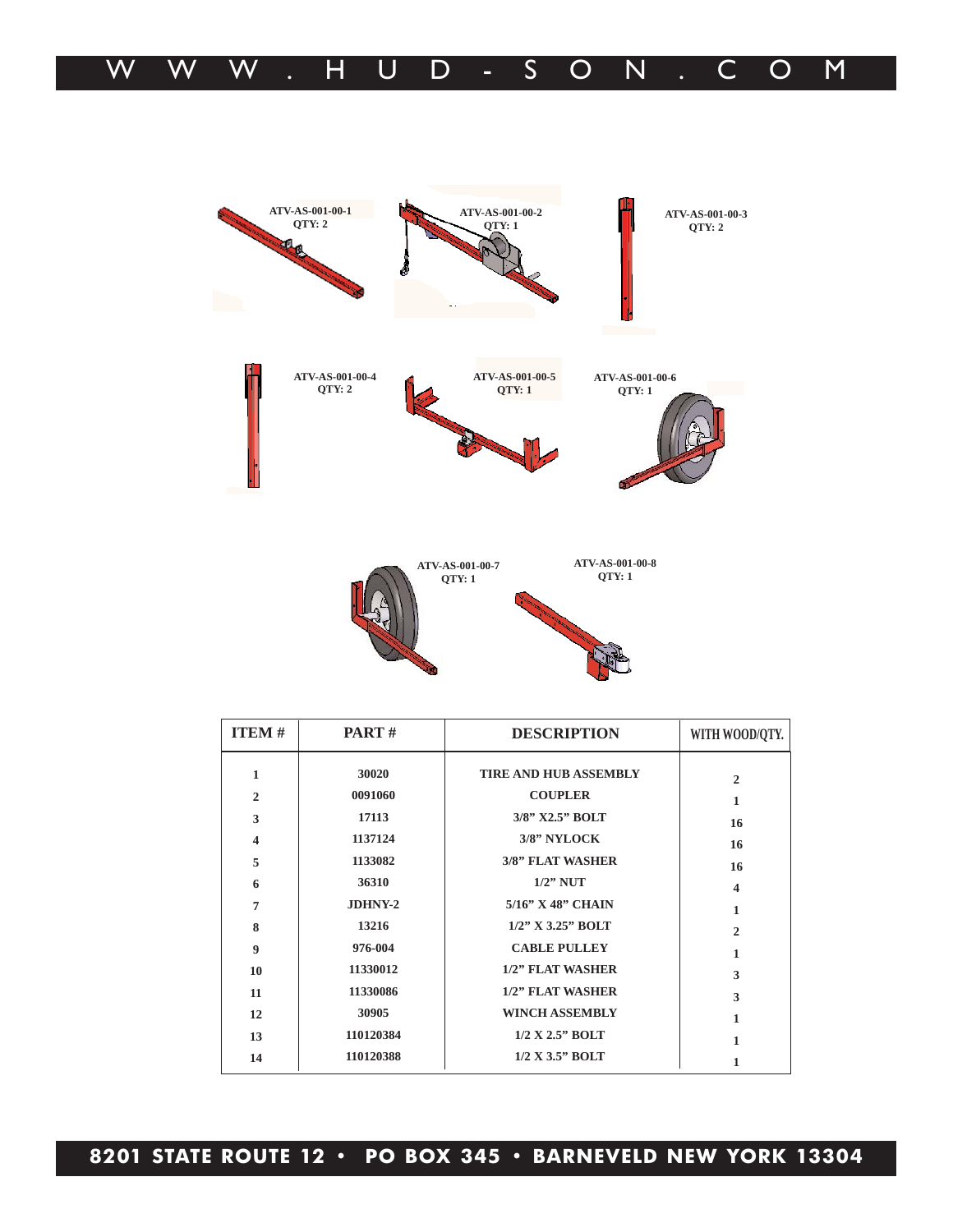



**\*KEEP ALL BOLTS LOOSE WHEN ASSEMBLING**





**8201 STATE ROUTE 12 • PO BOX 345 • BARNEVELD NEW YORK 13304**